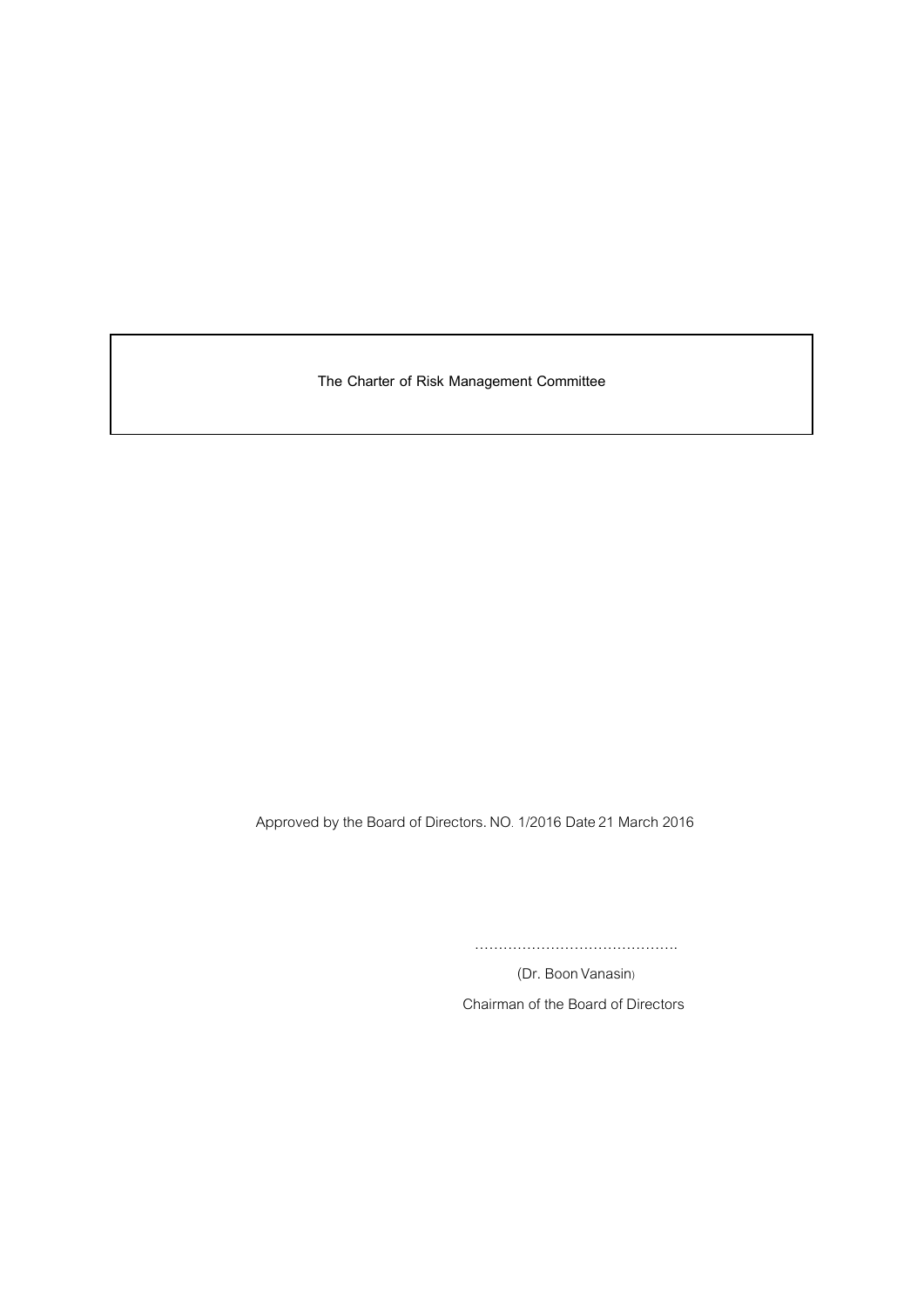### **Thonburi Healthcare Group Public Company Limited**

#### **Risk Management Committee Charter**

### **1. Objectives**

The company's board of directors shall be a person who considers to appoint one set of Risk Management Committee, including directors and/or numbers of executives who are qualified to specify policy on risk management to cover all organization as well as controlling to be systematically performed or provide risk management process to control risk and reduce the effect of risk towards business of the company by having major duties to specify risk related to company's business, measure of prevention, and follow up the performance of such action appropriately. This Charter is made for Risk Management Committee to have more understanding on their roles, duties, and responsibilities, and use this charter as the work performance.

## **2. Component**

## 2.1 Risk Management Committeeconsists of no less than 3 directors and/or executives

2.2 The company's board of directors may select any Risk Management Committee as the Chairman of Risk Management Committee. In the case that the company's board of directors has seen as appropriate, another one or more than one Risk Management Committees may be selected as the Vice President of Risk Management Committee

#### **3. Qualification**

3.1 Risk Management Committee must be a person who has knowledge and experience that will benefit the business operations of the company as well as honesty, ethical business practices and have enough time to devote his knowledge and ability to perform work for the company with full force, especially having knowledge on related risk and risks that may have effect on business operation of the company.

3.2 Risk Management Committee must be a qualified person without any disqualified nature under the law on public company related to Securities and Exchange Commission and other laws related to business of the company.

3.3 Risk Management Committee must inform the company without delay if there is a stakeholder with the contract that the company has made whether directly or indirectly, or the increasing or decreasing of shares or bonds for the company or its subsidiaries.

### **4. Responsibility and obligation**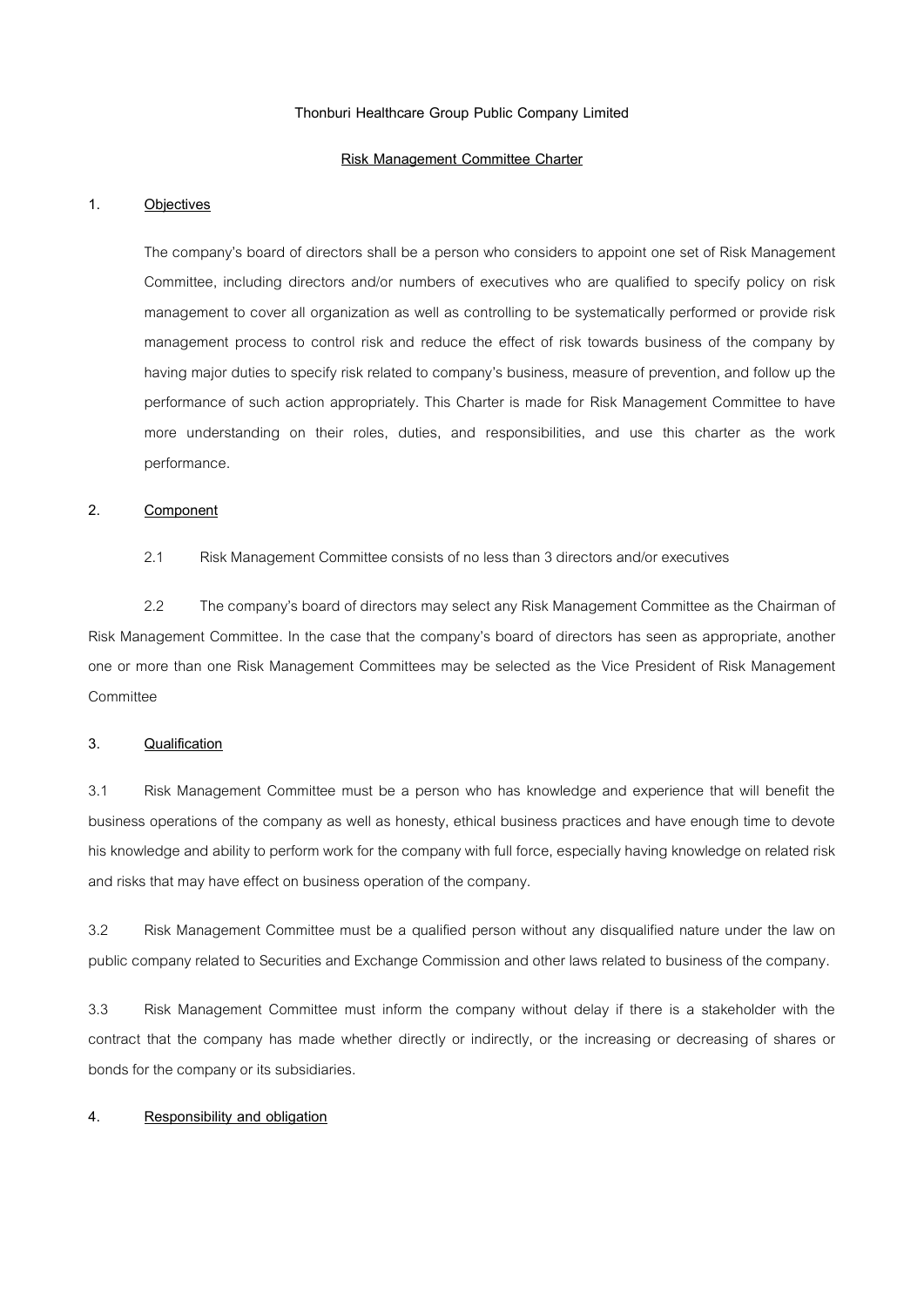- 4.1. Specify policy, framework for risk management as well as risk management structure of the company and subsidiaries.
- 4.2. Acknowledge and give feedback to the policy, strategies and guidelines for risk management of the company and subsidiaries.
- 4.3. Specify guidelines for the risk assessment of the company and subsidiaries, and provide on-going report on risk management.
- 4.4. Consider and identify risks of the business of the company such as the risk of investment, the business conduct, management, finance, work operation, data safety, legal, and regulations, etc. And, provide suggestion and prevention as well as method of risk management to be in acceptable level related to the work operation of the company effectively, and to provide suggestion to the company's board of directors and risk management department.
- 4.5. Specify risk management plans and risk management processes and audit risk management plan, including overall risk management process, and monitor and audit the risk management process as well as risk management of the company and subsidiaries.
- 4.6. Govern and support risk management to be successfully performed, emphasizing on the consideration on risk factors for the appropriate decision making. Thus, Risk Management Committee has a duty to follow up and evaluate work operation result as per the risk management framework of the company and its subsidiaries. Moreover, it is to improve implementation plan to reduce risk continuously in order to be appropriate with the company's business operation condition.
- 4.7. Acknowledge the significant risks and report the results of the risk assessment as well as results of operations to reduce risks and to inform the company's board of directors regularly. In the case that there are important factors affecting the company significantly on the financial condition and results of operations of the Company, it must be reported to the company's board of directors for the consideration ASAP.
- 4.8. Consider that the management section has responded to the risks properly.
- 4.9. Encourage to perform as per the policies and risk management guidelines throughout the company and its subsidiaries.
- 4.10. Encourage the development capabilities of personnel and raise awareness of the risks and the control of the company and its subsidiaries continuously.
- 4.11. Perform tasks as assigned by the company's board of directors

# **5. Term of Office and the Election of Risk Management Committee**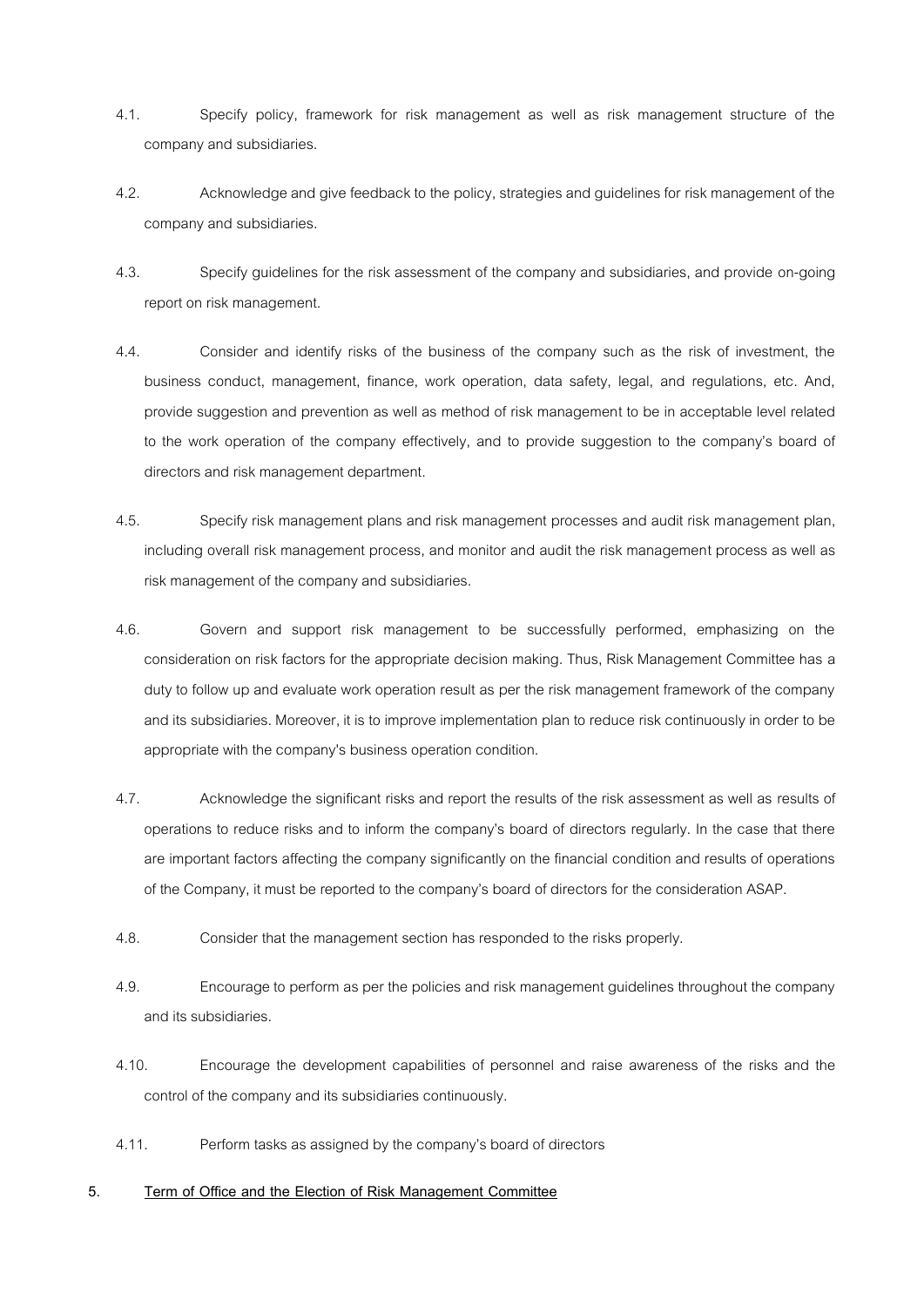- 5.1 The risk management committee shall be discharged from the position when he is
	- Death
	- **Resign**
	- Company's board of directors' meeting has a resolution to resign
	- The court has ordered to resign

5.2 Any Risk Management Committee who will resign shall submit the resignation to the company in writting, and it shall effect from the date that the resignation filed to the company.

5.3 In the case that the risk management committee position is vacant, the company's board of directors shall select any person who is qualified to represent as the Risk Management Committee instead.

### **6. The meeting**

6.1 Risk Management Committee Meeting must have not less than half of total Risk Management Committee attend the meeting to constitute as a quorum. If the Chairman of the Risk Management is not available or cannot perform his duty, and if the Vice President is available, the Vice President of Risk Management will act as the Chairman of the meeting. If there is not Vice President, or if any, but he cannot perform his duty, the Risk Management Committee shall have a meeting to select the Chairman of the meeting from the committee.

6.2 The final decision of the Risk Management Committee Meeting held a majority. One risk management committee has one vote for the voting, except that the risk management committee who is a stakeholder has no right to vote in such issue. If the vote is equal, the Chairman of the meeting shall have another one vote as an additional casting vote.

6.3 Risk Management Committee Meeting can be arranged or called for meeting as it deemed appropriate. However, the normal meeting shall be held at least 4 times a year; unless, there is a necessary case that the meeting cannot be held. The Chairman of the Risk Management Committee shall call for the Risk Management Committee Meeting, as necessary, more than 2 risk management committee may ask the Chairman to call for risk management committee meeting, and the chairman may specify the date of meeting within 14 days from the date of request.

6.4 The Chairman of the Risk Management Committee or the Risk Management Committee who is assigned from the Chairman of the Risk Management Committee may specify the date, time, and place to arrange Risk Management Committee Meeting, and the meeting place can be specified other than the location of the head office of the company if the Chairman of the Risk Management Committee or the Risk Management Committee assigned from the Chairman of the Risk Management Committee did not specify to arrange the meeting at the head office of the company.